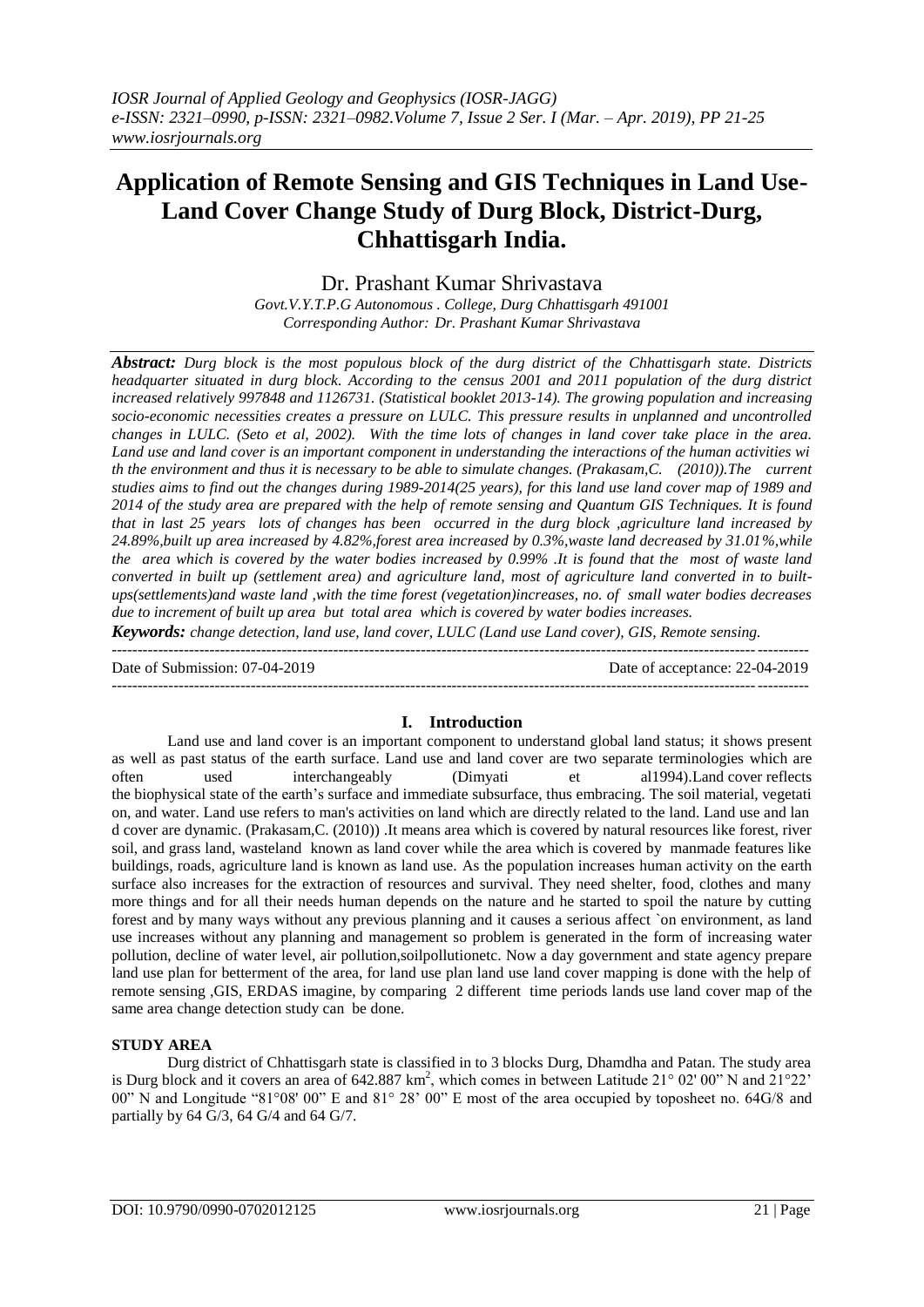

## **MAP NO. 1: LOCATION MAP OF THE STUDY AREA**

#### **LAND USE LAND COVERS CLASSIFICATION AND MAPPING**:-

Application of remotely sensed data made possible to study the changes in land cover in less time, at lo w cost and with better accuracy (Kachhwaha, 1985) in addition with Geographical Information System (GIS). When raw satellite data (satellite images) is classified then the result is referred as land use land cover change data. Land use land cover categories are based on the return reflection value of satellite image. The image classification process required lots of time and intensive labor. But this study presents a very relevant method for determine the extents of various land uses and cover types, such as settlement(urban area), water ,forest, shrub land, agriculture, barren land etc. In the present study, 5 classification are taken in to consideration for preparing land use lands cover maps and change detection water body ,built ups, wasteland, agriculture and forest.

**CHANGE DETECTION STUDY:-**In the change detection study we recognize the changes in particular area during the particular period of time. As we know satellite imagery is essential to understand environmental change. Satellite imagery is becoming more valuable because now a day, new methodologies emerge to minimize change detection errors from sensor and seasonal variations so that we can understand the true change on the ground. Change detection is also used to update Land cover maps. In the present study, two cloud free images of Land sat 4-5 and 8 (30 m. resolution) of same season of different time period are taken in to consideration. With the help of these images in quantum GIS land use land cover map of the area are prepared and both maps are compared to find out the Land use Land Cover changes.

**METHODS AND TECHNIQUES:** Flow chart showing methods and techniques which is applied for LULC change detection is as follows-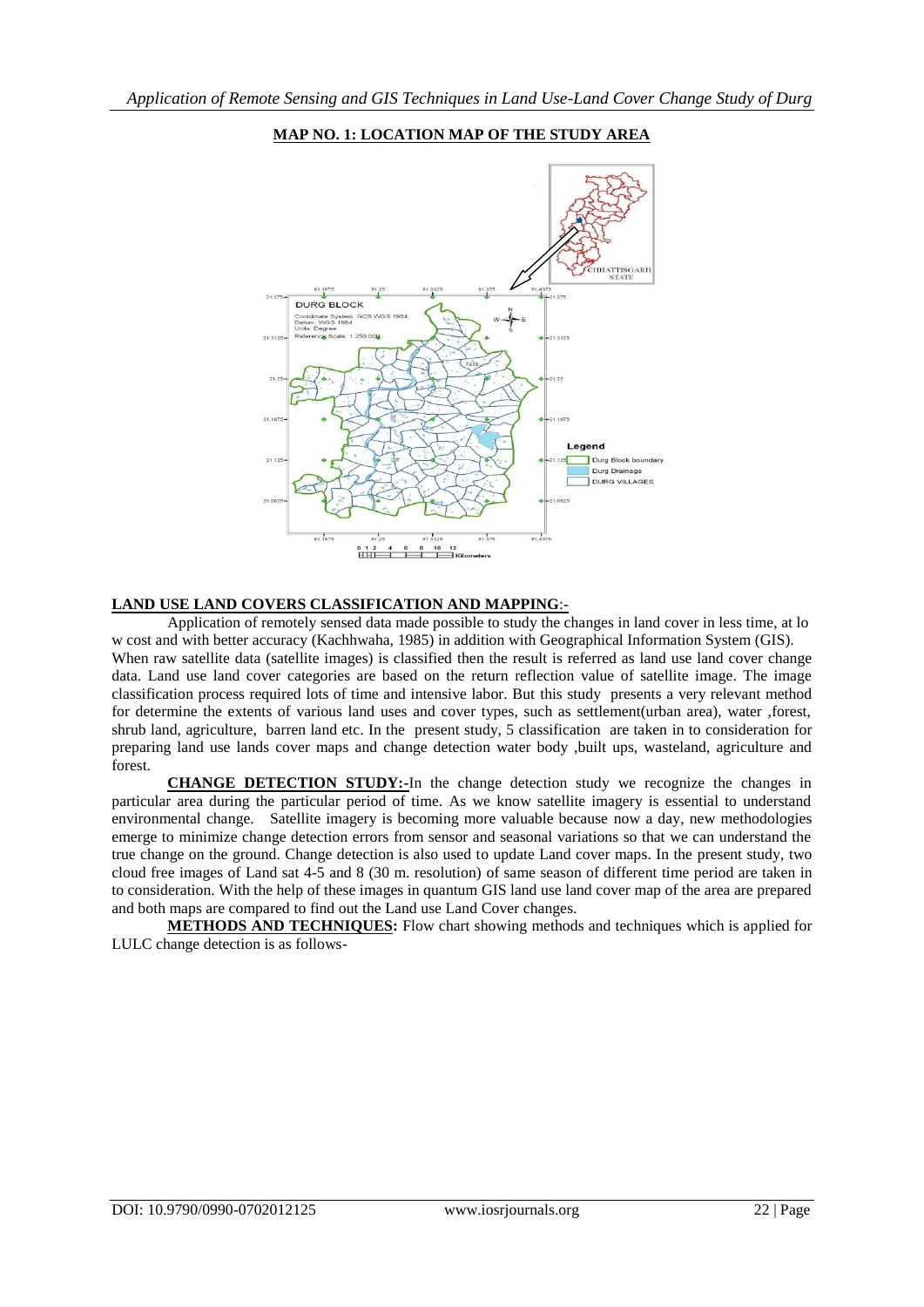

#### **MAP NO: 2 LULC MAP 1989 MAP NO:3 LULC MAP 2014**

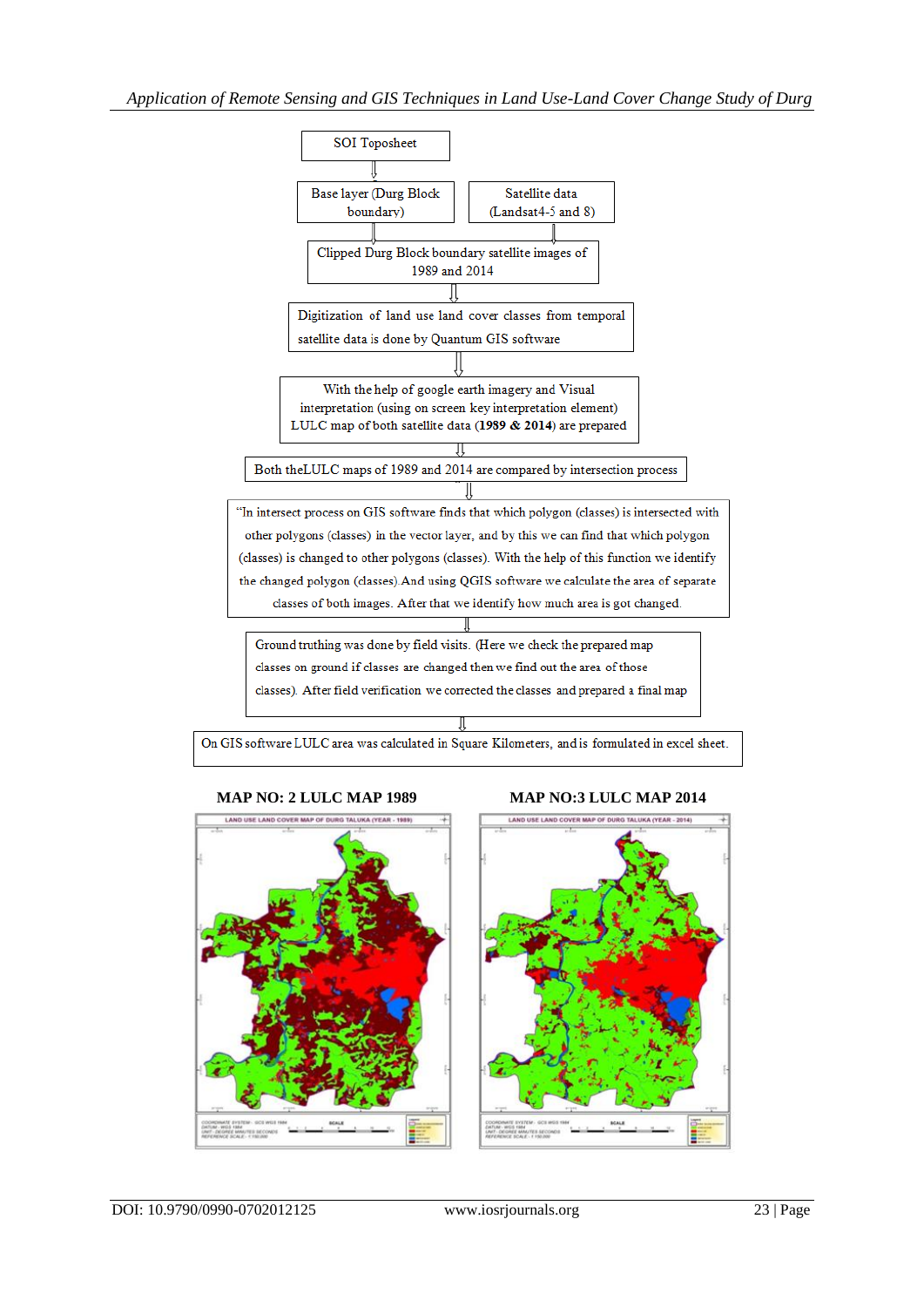

**MAP NO:4** LULC CHANGE DETECTION MAP 1989-2014

**TABLE NO.1:** SHOWING LULC CHANGE INFORMATION FROM YEAR 1989 TO YEAR 2014 IN SQ. METERS WITH TYPE WISE CHANGE.

| S. No. | <b>LULC 1989</b> | <b>LULC 2014</b> | <b>CHANGE VALUE</b>       | <b>AREA (SO METER)</b> |  |  |  |  |
|--------|------------------|------------------|---------------------------|------------------------|--|--|--|--|
|        | Agriculture      | Built-up         | Agriculture to Built-up   | 3114604.91             |  |  |  |  |
|        | Agriculture      | Wastelands       | Agriculture to Wastelands | 15895434.26            |  |  |  |  |
|        | Wastelands       | Built-up         | Wastelands to Built-up    | 29135578.10            |  |  |  |  |
|        | Water bodies     | Built-up         | Water bodies to Built-up  | 578593.67              |  |  |  |  |

**TABLE NO 2:** SHOWING LULC CHANGE INFORMATION FROM YEAR 1989 TO YEAR 2014 IN SQ.K.M.

| S. No. | <b>LU/LC TYPE</b> | <b>YEAR 1989 (SQ KM)</b> | <b>YEAR 2014(SO KM)</b> | <b>CHANGE (IN SO KM)</b> |
|--------|-------------------|--------------------------|-------------------------|--------------------------|
|        | Agriculture       | 251.77                   | 411.83                  | $+160.05$                |
|        | Built-up          | 95.69                    | 126.64                  | $+30.95$                 |
|        | Forest            | 1.54                     | 3.50                    | $+1.96$                  |
|        | Wastelands        | 261.43                   | 62.06                   | -199.37                  |
|        | Water bodies      | 32.57                    | 38.97                   | $+6.40$                  |

**TABLE NO 3:** SHOWING LULC CHANGE INFORMATION FROM YEAR 1989 TO YEAR 2014 IN PERCENTAGE

| S. No. | <b>LU/LC TYPE</b> | YEAR 1989 (%) | YEAR 2014 (%) | CHANGE (IN %) |
|--------|-------------------|---------------|---------------|---------------|
|        | Agriculture       | 39.16         | 64.05         | $+24.89$      |
|        | Built-up          | 14.88         | 19.70         | $+4.82$       |
|        | Forest            | 0.24          | 0.54          | $+0.3$        |
|        | Wastelands        | 40.66         | 9.65          | $-31.01$      |
|        | Water bodies      | 5.07          | 6.06          | $+0.99$       |

# **II. Discussion**

By implementing above method, it is found that we can extract the land use land cover change information. Field visit and manual digitization are time taking task of this methodology but field visit is essential for ground truthing and manual digitization on raster images is essential to generate vector information. From the study it is observed that most of the land changes occurred in built ups. We can clearly see in table